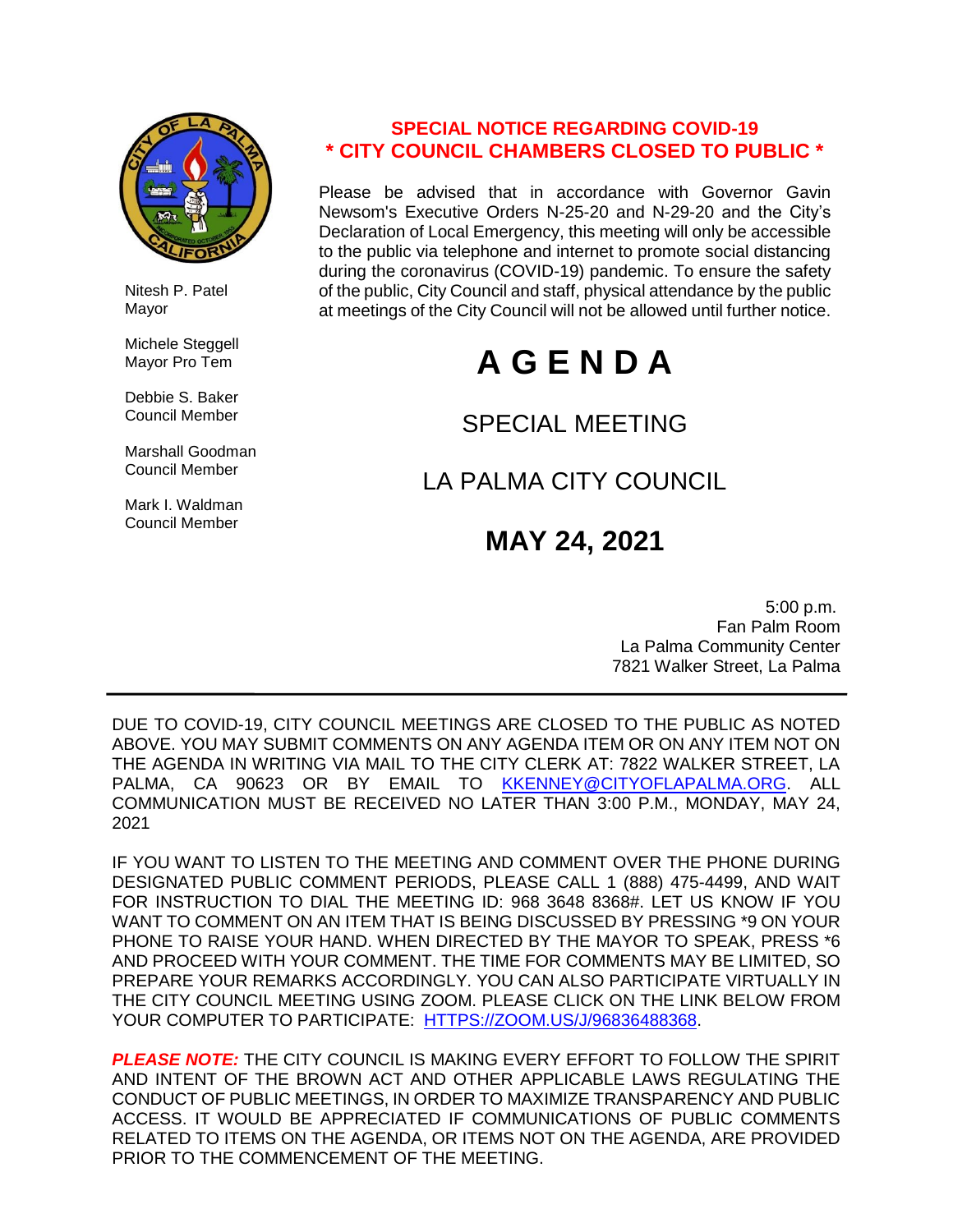### CALL TO ORDER

PLEDGE OF ALLEGIANCE Mayor Patel

ROLL CALL: COUNCIL CALL: Council and Commission Members

ORAL COMMUNICATIONS (Time Limit: 5 Minutes Each)

Time has been reserved at this point in the Agenda for persons wishing to speak on any item that is not listed on the Agenda. By law, the City Council is prohibited from taking action on such oral comments. The matter will be automatically referred to staff for appropriate response or action or will be placed on the Agenda of a future meeting. Matters listed on the Agenda should be addressed at this time before the City Council recesses to Closed Session.

#### CLOSED SESSION

#### CS-1. *CONFERENCE WITH LABOR NEGOTIATORS*

Pursuant to Government Code section 54957.6.

| <b>Agency Designated Representatives:</b> | Conal McNamara, City Manager<br>Ryan Hallett Hinton, Assistant to the City<br>Manager                                   |
|-------------------------------------------|-------------------------------------------------------------------------------------------------------------------------|
| <b>Employee Organizations:</b>            | La Palma General Employees Association<br>La Palma Police Association<br>La Palma Professional Employees<br>Association |
| Unrepresented Employees:                  | <b>Executive Management</b>                                                                                             |

#### COUNCILMEMBER AB1234 REPORTS, REPORTS FROM CITY-AFFILIATED COMMITTEES, AND COUNCIL REMARKS

CITY MANAGER REMARKS

CITY ATTORNEY REMARKS

ADJOURNMENT